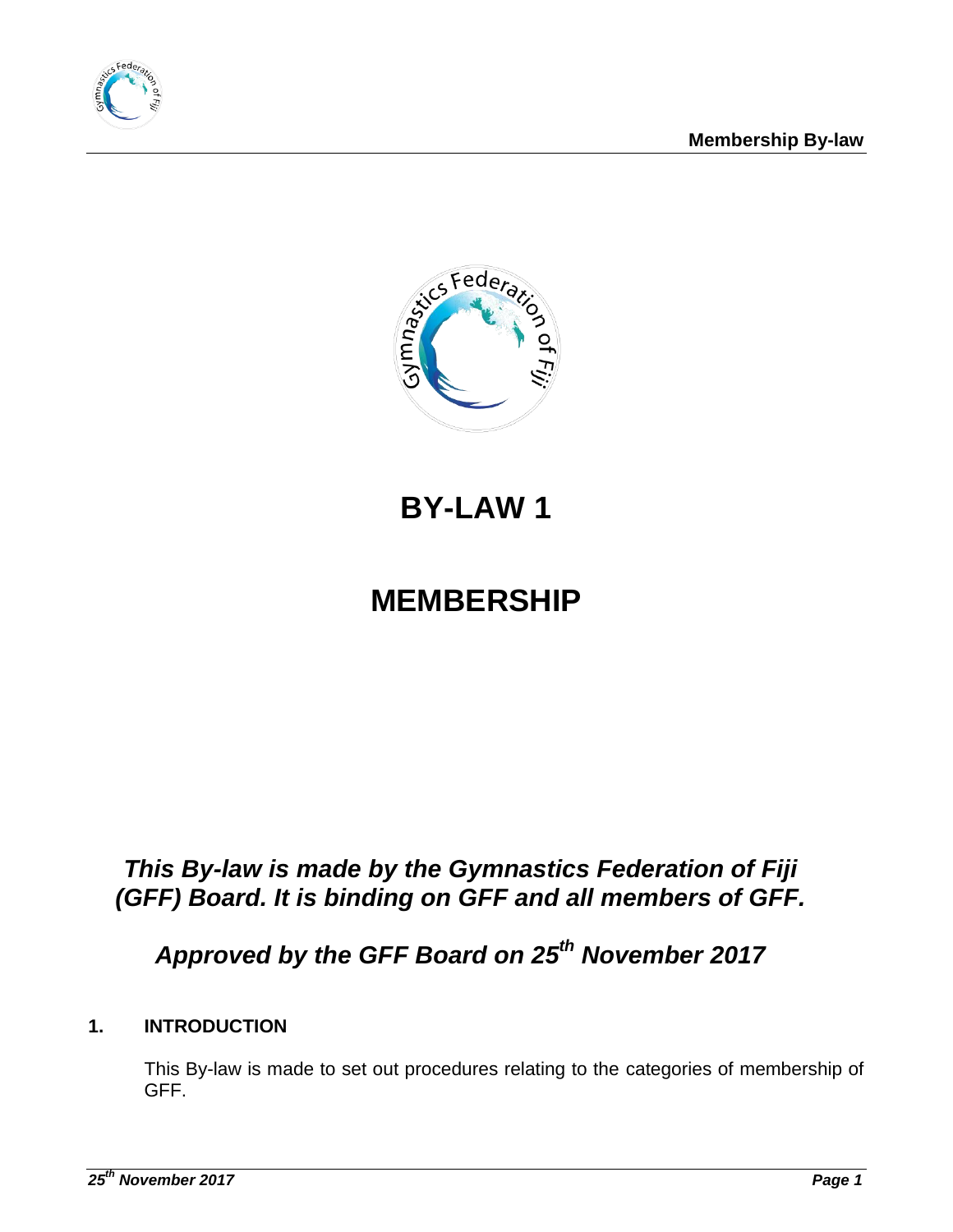

### **2. DEFINITIONS**

| <b>Club Affiliation</b>                         | means recognition by GFF as a club who has<br>paid the prescribed fees and met the National<br>Affiliation Standards.                  |  |
|-------------------------------------------------|----------------------------------------------------------------------------------------------------------------------------------------|--|
| <b>Affiliation Fee</b>                          | means the annual fee set by GFF on the club<br>for affiliation.                                                                        |  |
| <b>Gymnastics Federation of</b><br>Fiji (GFF)   | Means the Gymnastics Federation of Fiji                                                                                                |  |
| <b>National Affiliation</b><br><b>Standards</b> | means the requirements for affiliation published<br>by the GFF for each year (as detailed in the<br>club affiliation application form) |  |
| <b>Technical Member</b>                         | means a coach or judge who has successfully<br>completed one or more GFF accreditation<br>courses and paid the prescribed fee.         |  |
| <b>Companies Act</b>                            | Means the Companies Act 2015                                                                                                           |  |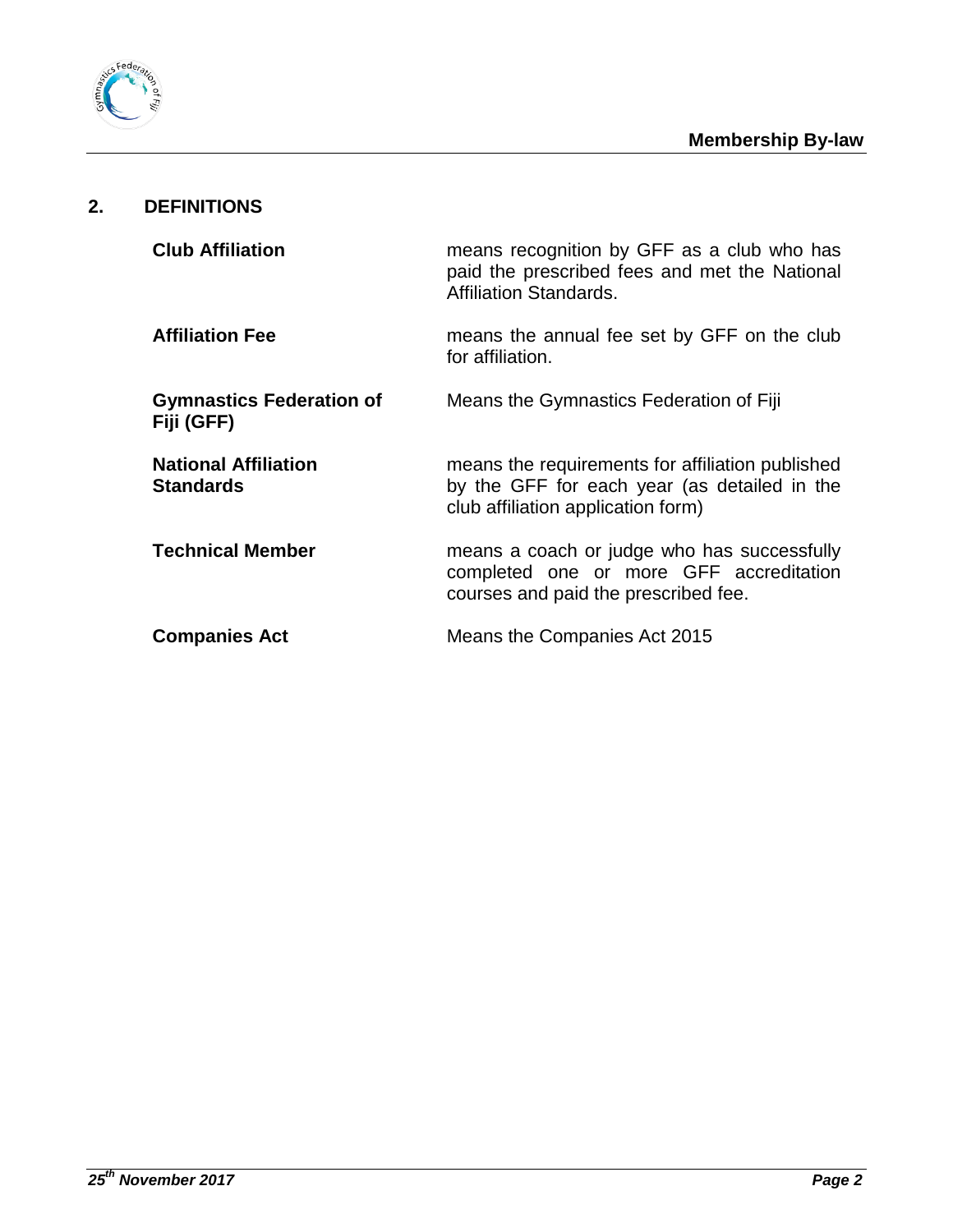

#### **3. CATEGORIES OF MEMBERS:**

Membership of The Gymnastics Federation of Fiji will be divided into the following categories:

- 1) Club Members;
- 2) Participant Members;
- 3) Technical members;
- 4) Honorary Members; and
- 5) Life Members

#### **3.1 Club Members**

A Club Member is an incorporated body or group of persons recognised by and registered with GFF and is subject to the provisions of the GFF Articles of Association and this By-Law.

- 3.1.1 Club Members may be admitted in accordance with clauses 3.1.3, 3.1.4 and 3.1.5 and are entitled to attend, debate and vote at all General Meetings.
- 3.1.2 First Club Members

Subject to clause 6, at the time of adoption of this Constitution, the first Club Members of The Gymnastics Federation of Fiji will be:

- (a) GymnasticsFiji International School Suva
- (b) GymnasticsFiji United Club
- (c) Vou Dance Nadi<br>(d) Vou Dance Suva
- Vou Dance Suva

#### 3.1.3 Club Affiliation

Subject to the club paying the prescribed affiliation fee and meeting the National Affiliation Standards, GFF will affiliate the club and will provide to the club the services and resources and any nominated benefits offered on an annual basis.

3.1.4 Affiliation Fee

The club will pay the affiliation fee to GFF within the time prescribed.

#### 3.1.5 Membership Requirements

The club shall comply

a) with the National Affiliation Standards (as detailed in the club affiliation application form) and agrees and undertakes that at the time of applying for affiliation the club does comply with those standards.

b) with the GFF Articles of Association including By-laws and Policies.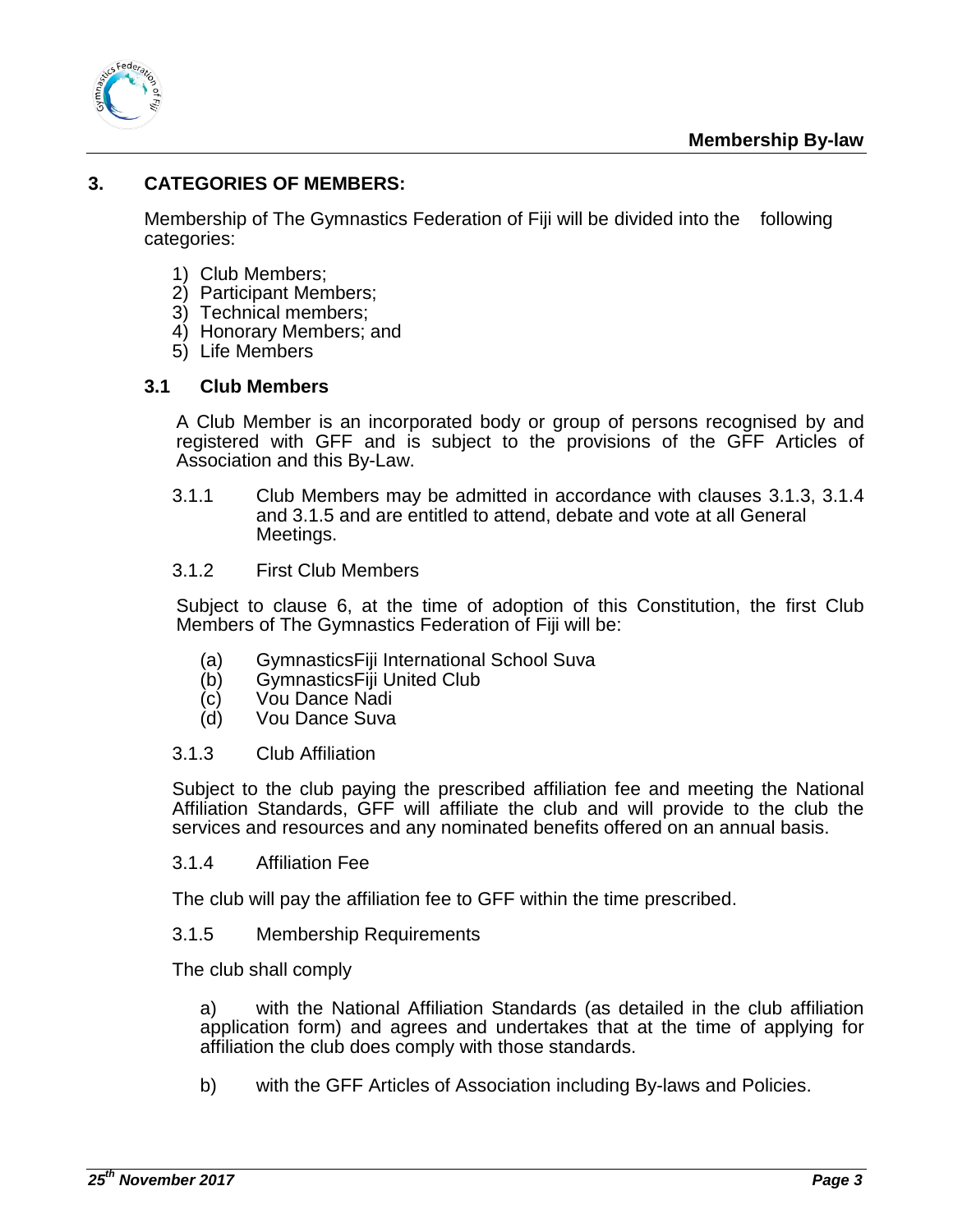

#### **3.2 Participant Members**

A Participant Member is an individual recognised by and registered with a Club Member as a participant member and will, upon Registration with the Club Member, automatically become a Participant member of GFF and is subject to the provisions of the GFF Articles of Association and this By-Law.

- 3.2.1 Participant Members are permitted to attend any General Meeting on written application to GFF in the form set out in this By-Law, endorsed by their club, but are not entitled to debate or vote, save as required by the Companies Act.
- 3.2.2 Membership

Subject to the participant paying the prescribed fees and the club providing the required membership details, membership of GFF will be granted. Member benefits will be provided on an annual basis by GFF.

#### 3.2.3 Membership fee

The participant will pay the whole of the fee prescribed by GFF for the relevant year of membership regardless of any portion of the year having expired.

The membership fee is payable for the calendar year (i.e. 1<sup>st</sup> January – 31<sup>st</sup> December), with members eligible to join or renew at any time during the year.

#### 3.2.4 Membership Requirement

The participant shall at all times comply with the GFF Articles of Association, including By-laws and Policies.

#### **3.3 Technical Members**

A Technical Member is an individual recognised as holding a coaching and/or judging accreditation issued by GFF will, upon registration with GFF be admitted in accordance with clauses 3.3.2, 3.1.3 and 3.1.4 and is subject to the provisions of the GFF Articles of Association and this By-Law.

3.3.1 Technical Members are permitted to attend any General Meeting on written application to GFF in the form set out in this By-Law, but are not entitled to debate or vote, save as required by the Companies Act.

#### 3.3.2 Membership

Subject to the Technical Member paying the prescribed fees and meeting all accreditation requirements, technical membership of GFF will be granted. Services and resources will be made available on an annual basis by GFF.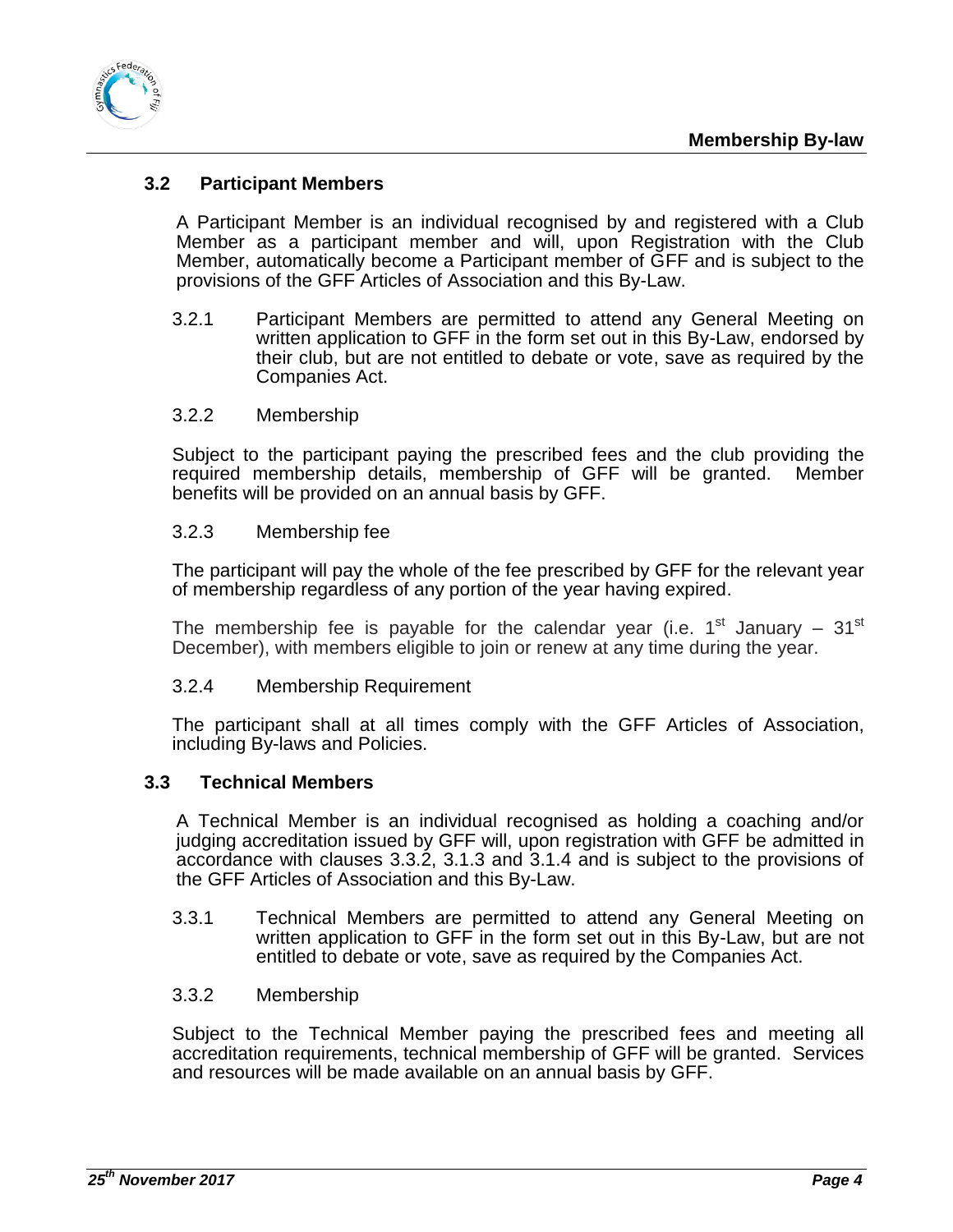

#### 3.3.3 Membership fee

The Technical Member will pay the whole of the prescribed fee to GFF regardless of any portion of the year having expired.

Membership is valid for a 12 month period, commencing from the date of first registration with GFF as per 3.3.1. Members will then be eligible to renew on the 12 month anniversary of first registration, subject to completion of satisfactory updating requirements as per the National Updating Policy.

#### 3.3.4 Membership Requirements

The Technical Member shall at all times comply with the GFF Articles of Association, including By-laws and Policies.

#### **3.4 Honorary Members**

An individual who holds an official position with GFF, or who holds an administrative position in Gymnastics with GFF, such as (but not limited to) GFF Board members, National Sports Management Committee members (not already a technical or participant member) shall be Honorary Members and are subject to the provisions of the GFF Articles of Association and By-Laws.

- 3.4.1 Honorary Members are permitted to attend any General Meeting on written application to GFF in the form set out in this By-Law, but are not entitled to debate or vote, save as required by the Companies Act.
- 3.4.2 Membership Requirements

The Honorary Member shall at all times comply with GFF Articles of Association including By-laws and Policies.

#### **3.5 Life Members**

An individual who has contributed long and meritorious service to GFF may be elected as a Life Member at any AGM by a Special Resolution.

- 3.4.1 A Club Member of a Director may nominate an individual for election as a Life Member of GFF in accordance with the By-Law referred to in clause 3.4.5.
- 3.4.2 Nominations for a Life member must set out the reasons why, in the opinion of the nominator, the nominee should be considered for Life Membership.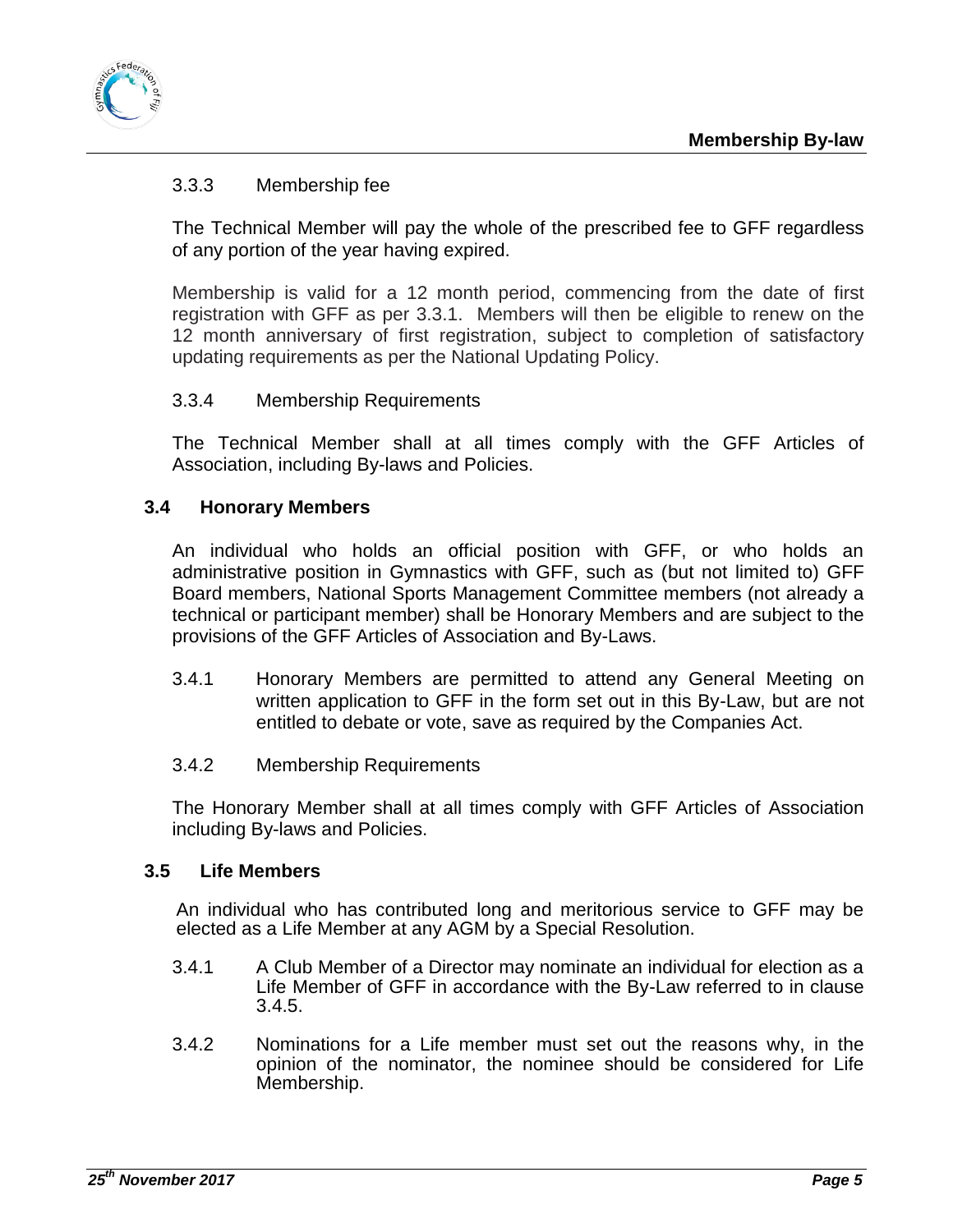



- 3.4.3 If the nomination does not satisfy the eligibility criteria set out in the By-Law referred to in clause 3.4.5, the Directors may decide not to submit the nomination, to the next AGM for approval. If this occurs the Directors shall provide reasons for their decision to the nominator.
- 3.4.4 A Life member is entitled to the following privileges:
	- a) notice of and attendance at, any General Meetings but no right to debate or vote at any General Meeting;
	- b) subject to any separate agreement with GFF to the contrary, has no obligation, and may not be required, to pay any subscription or other amount; and
	- c) invitations to major Gymnastics Events controlled by GFF.
- 3.4.5 A By-Law will list the eligibility criteria and nomination procedure relating to Life membership applications.

#### **4. MEMBERSHIP SUBSCRIPTIONS:**

- 4.1 Subject to clause 4.3, GFF in General Meeting must determine from time to time (and may delegate the determination of that amount to the Directors, either specifically or generally, and may revoke the delegation):
	- a) the amount (if any) payable by an applicant for membership;
	- b) the amount (if any) of the annual subscription payable by each Member; and
	- c) the due dates for payment.
- 4.2 Subject to clause 4.3, GFF may determine any other amount to be paid by each Member, or any class of Members, whether of a recurrent or any other nature, from time to time at any AGM.
- 4.3 No application fee, subscription or other amount will be payable for membership as an Honorary Member or Life Member.
- 4.4 Each Member must pay GFF the amounts determined according to this Clause 4.

#### **5. DEFERRAL OR REDUCTION OF SUBSCRIPTIONS:**

- 5.1 The Directors may defer the obligations of a Club Member to pay a subscription or other amount, or reduce (including to zero) the subscription or other amount payable by a Club Member, if the Directors are satisfied that:
	- a) there are reasonable grounds for doing so;
	- b) GFF will not be materially disadvantaged as a result; and
	- c) the Club Member agrees to pay the deferred or (if greater than zero) the reduced subscription or other amount within a time fixed by the Directors.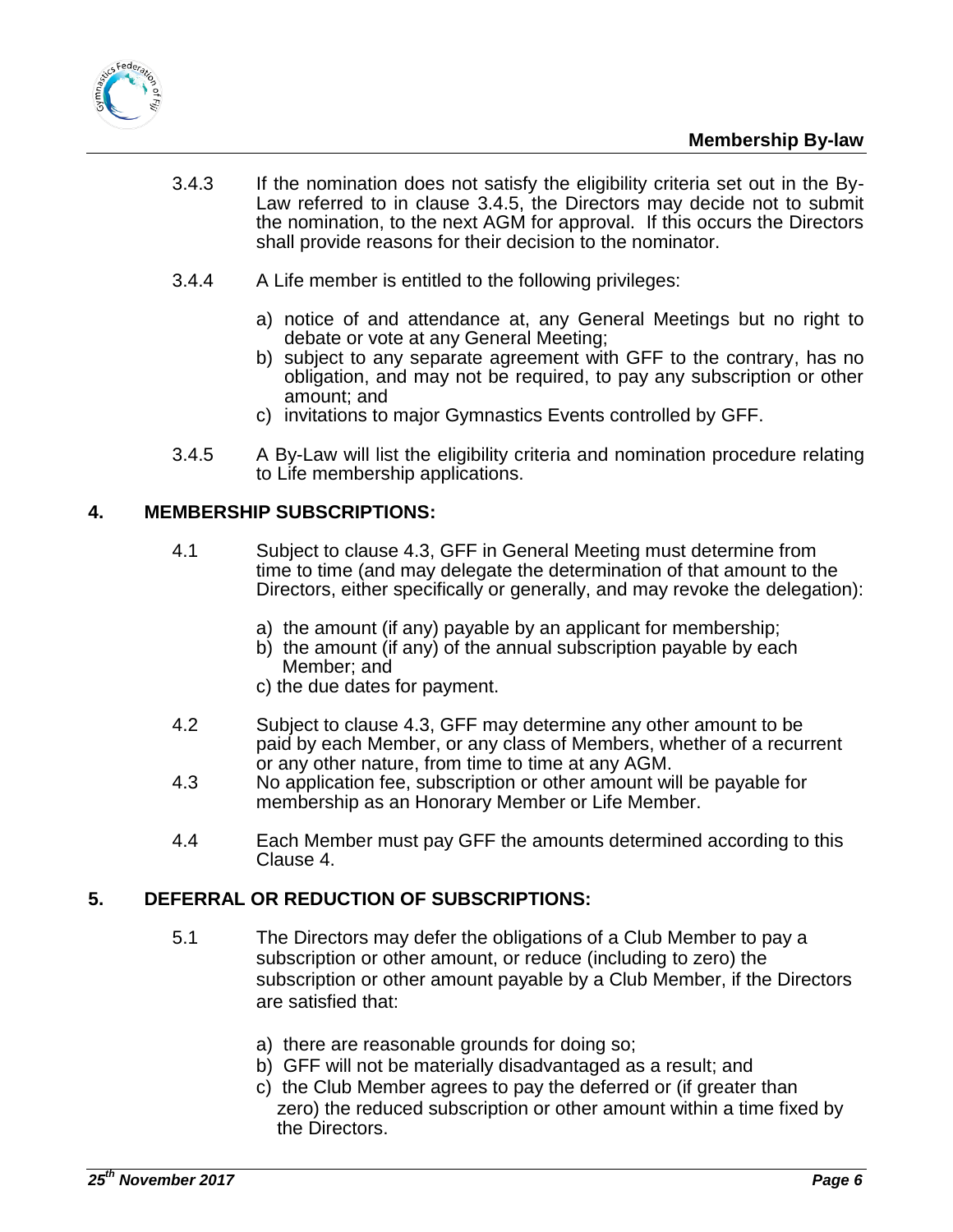

#### **6. ADMISSION OF MEMBERS:**

A Member will become a Member, and the Directors will direct the GFF Secretary to record their name in the register of Members kept by GFF, only upon meeting the criteria applicable to the relevant category of membership and provided the Member has signed an application in which the Member undertakes to:

- a) be bound by GFF Articles of Association, the Policies and By-Laws;
- b) pay the fees and subscriptions determined to apply to the Member under clause 4; and
- c) support GFF in the encouragement and promotion of its Objects.

#### **7. REGISTER OF MEMBERS:**

GFF must keep a register of all Members in accordance with the Companies Act.

#### **8. NON-ASSIGNABILITY:**

Membership is personal to each Member. No Member shall, or purport to, assign the rights comprising or associated with membership to any other person and any attempt to do so shall be void.

#### **9. ATTENDANCE AT GENERAL MEETINGS**

#### **4.1 Members**

Members are permitted to attend any General meeting on written application to GFF in the form set out at attachment A of this By-law as endorsed by his/her Club. Such application to be received by GFF 14 days prior to the date of the general meeting

#### **4.2 Exemption**

Directors of GFF are exempt from provisions of clause 9.1.

#### **10. CHANGES TO THE BY-LAW**

Amendments to this By-law will be made pursuant to the GFF Articles of Association.